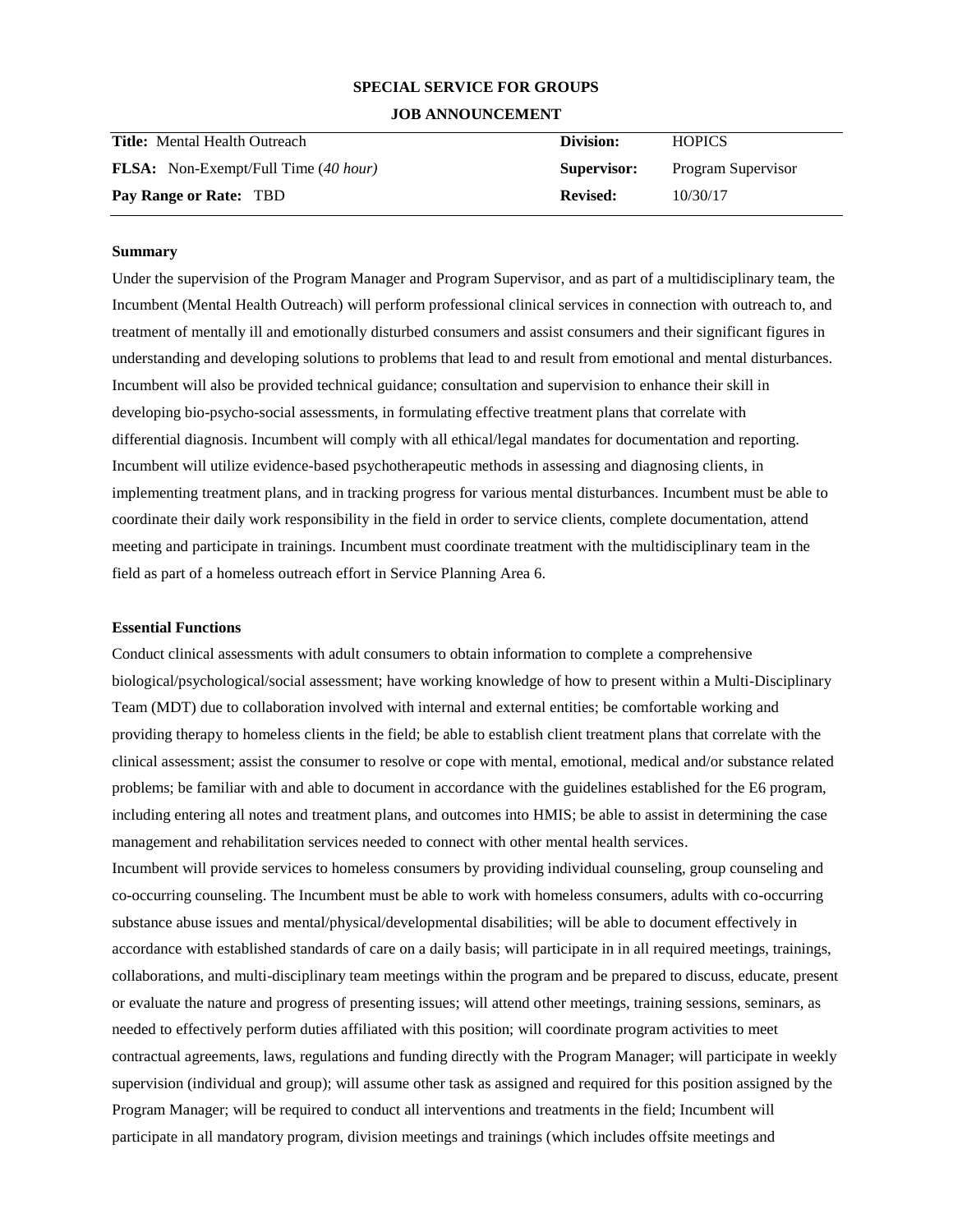trainings), as assigned by his/her E6 Program Manger, Clinical Director, and Division Director and Agency Director.

Incumbent may be responsible for coordinating transportation and transporting E6 staff and participants using the Agency van as needed; provide and maintain documentation of homeless status to intake workers and to clients and keep copies in client files; provide HIV/AIDS information, education and linkages to testing, housing and services; be knowledgeable about HIV/AIDS services and testing locations; enter activity into HMIS system regularly; assist with collecting and inputting information for the preparing of all LAHSA required reports including but not limited to QPR, APR; build rapport with individuals and staff of various community organizations that serve homeless individuals, families, low income households, and other HOPICS target populations; inform, educate, and refer homeless individuals and families about HOPICS programs and services of available to them. Incumbent must have the ability to work evenings, overtime, weekends or holidays.

Incumbent will maintain appropriate boundaries, and adhere to SSG's Code of Ethics and HOPICS' Core Values; Incumbent will represent the Agency and Division in a professional manner at meetings and community events; Incumbent will maintain regular attendance, maintain files/records on client services in compliance with HIPAA & CFR42 and other funding requirements for auditing purposes. Incumbent will ensure that all client records/documentation are submitted or a plan arranged to send them in, if the incumbent resigns from this position

### **Secondary Functions**

Perform other duties as assigned by their immediate supervisor and or Division Director. Provide support to administrative and data-related Information Technology Department functions.

# **Supervisory Responsibilities**

This position does not have any supervisory responsibilities.

#### **Minimum Qualifications - Knowledge, Skills and Abilities Required**

Master's Degree from an accredited college or university in Social Work or Psychology, including supervised field work experience in a mental health setting; must be Registered or Waivered with the California Board of Behavioral Sciences (Active and in Good Standing); ability to work with clients from diverse cultural, ethnic, and socioeconomic backgrounds; ability to work with homeless clients in the field; ability to communicate effectively both written and orally with collaborative entities; neat and professional appearance; attention to detail and punctuality required; working knowledge of Microsoft Word, Excel, and Internet; experience working with homeless persons with co-occurring issues (mental/health/disabilities/substances); be able to work with co-occurring populations that present with any stand alone or combination of mental illness, health conditions and substance related concerns. You must be able to report (verbal/written) in accordance with the law all legal issues that surface (i.e. Tarasoff, child abuse, vulnerable adult abuse, danger to self/others and grave disability, etc); professional experience working within a multidisciplinary team. Be able to coordinate the submission of client documentation if unable to work; if in recovery, a minimum of three (3) years of being drug and alcohol free is required. You must be able to produce verification of Employment Eligibility and pass a Background Clearance. TB test required (not more than (3) months prior to or (7) days after Date of Hire, and renewed annually thereafter), CPR and First Aid Certification